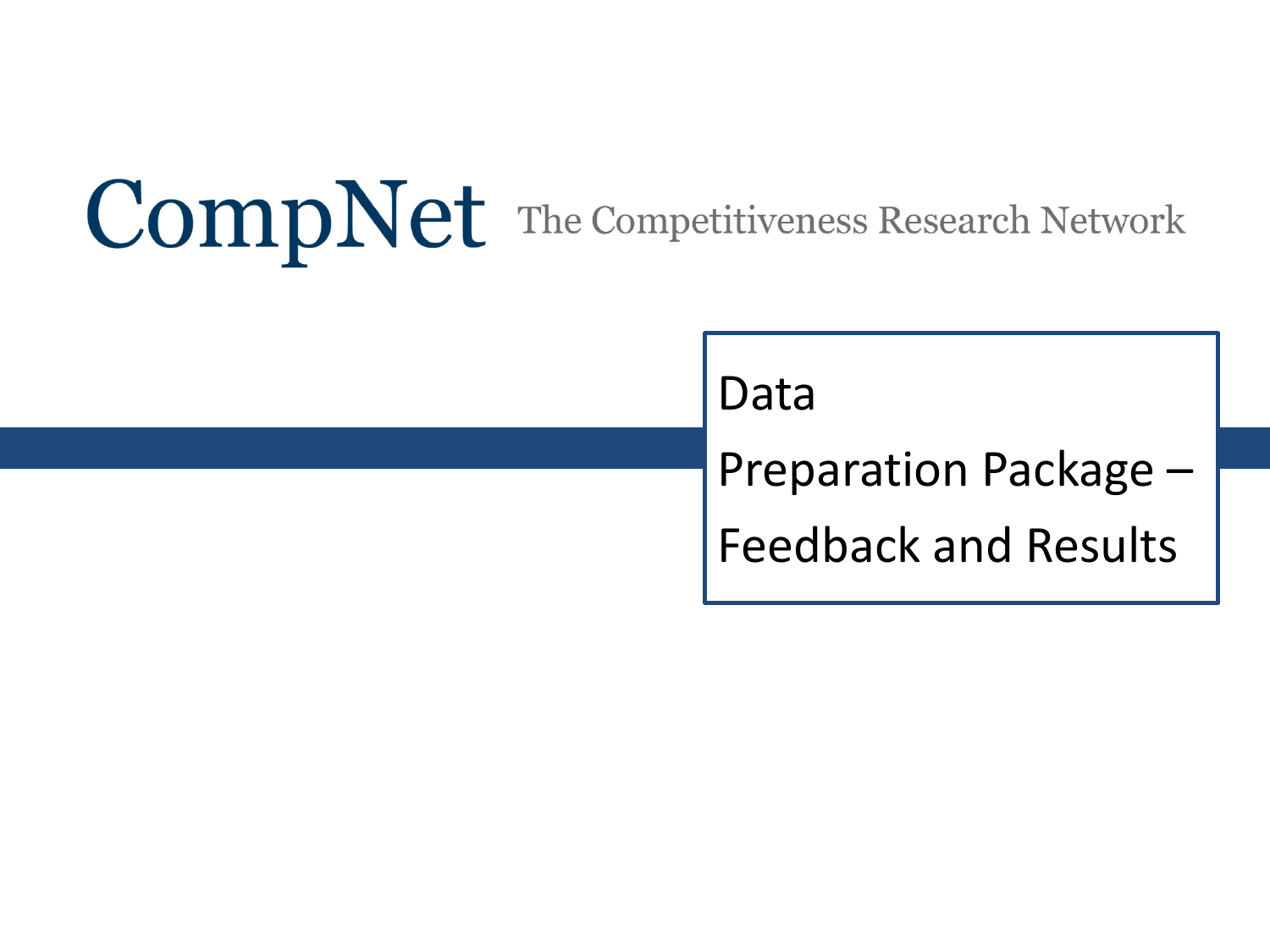### Data Preparation Package – Feedback and Results

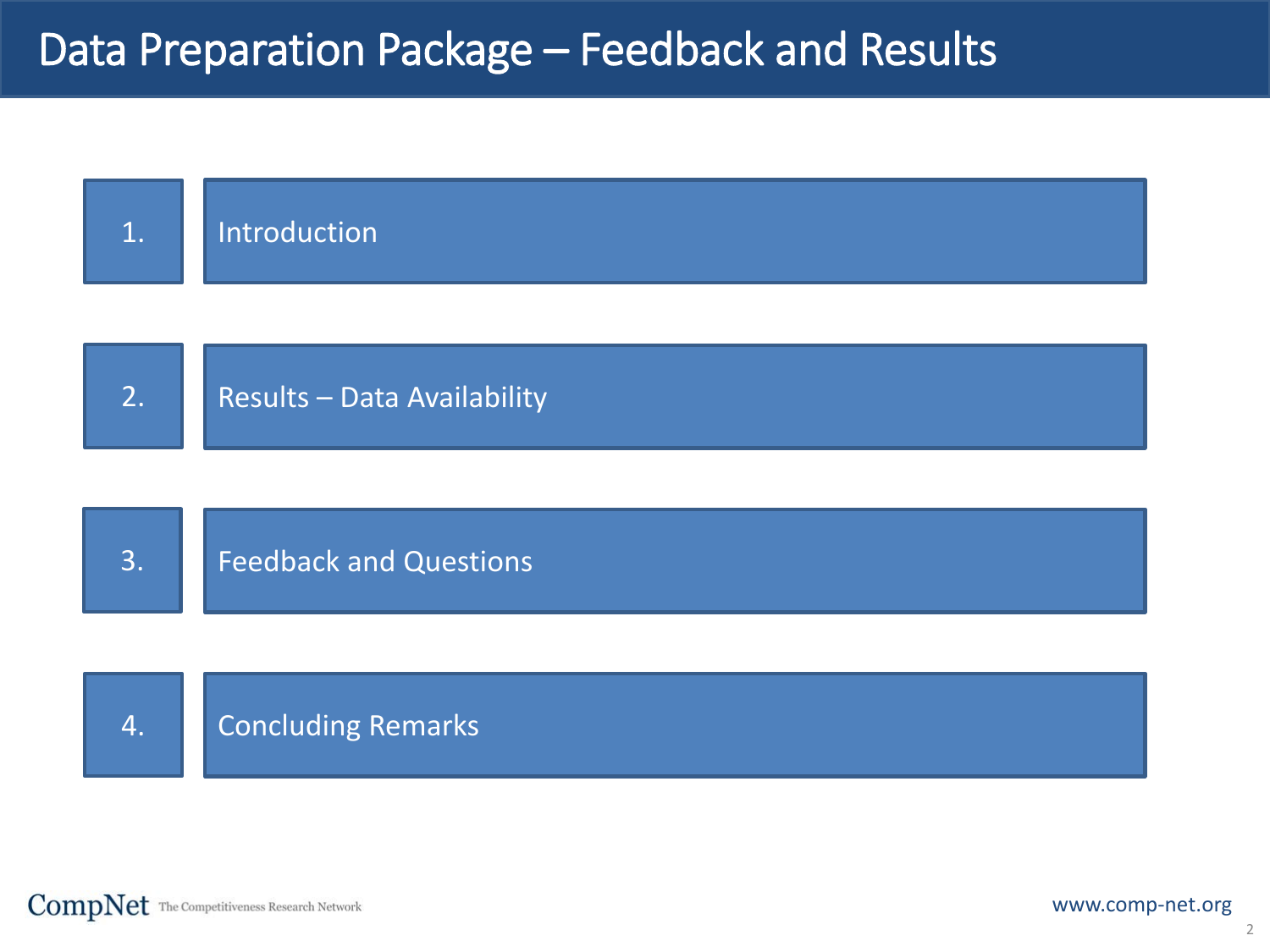# 1. Introduction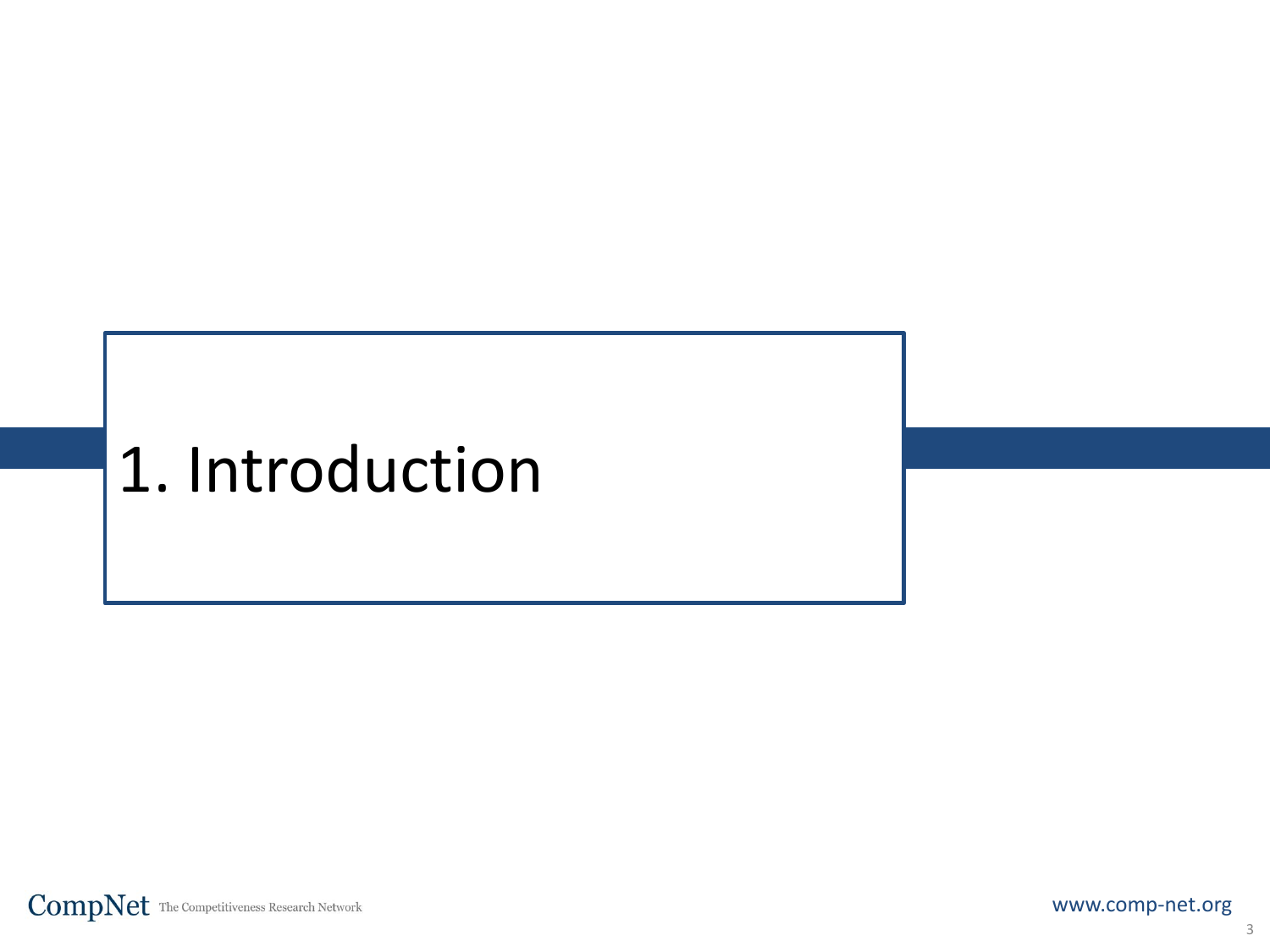Introduction – 7<sup>th</sup> CompNet Data Collection

### The  $7<sup>th</sup>$  CompNet Data Collection – Split in two

Data Preparation

Code Running + Collection

### 2nd Data Provider Forum

### Happy we did it! > We do have quite a lot to talk about!

**CompNet** The Competitiveness Research Network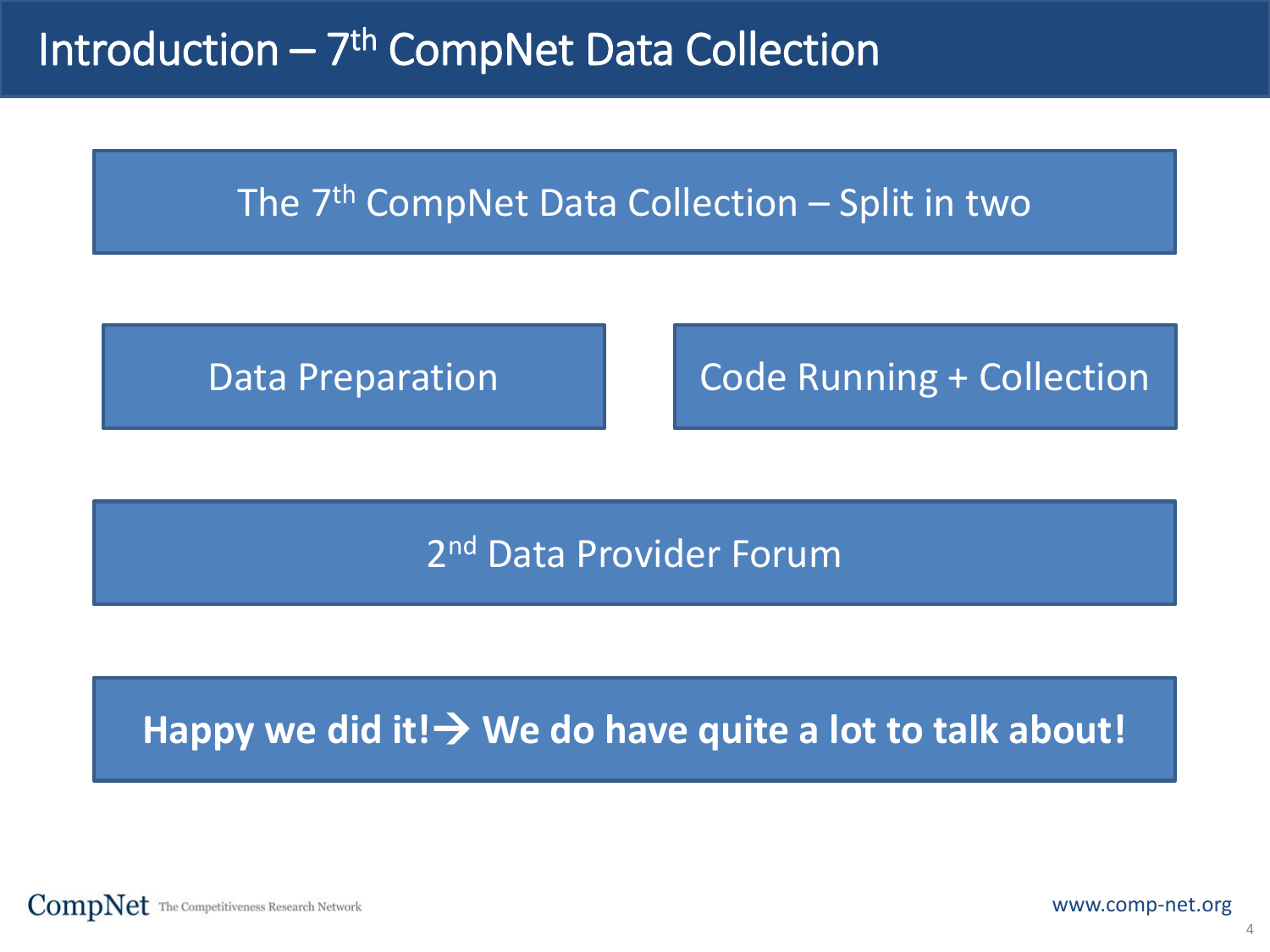### Introduction – Data Preparation Package

Data Preparation Package



Confidentiality Agreement –> In the Code Package

**CompNet** The Competitiveness Research Network

www.comp-net.org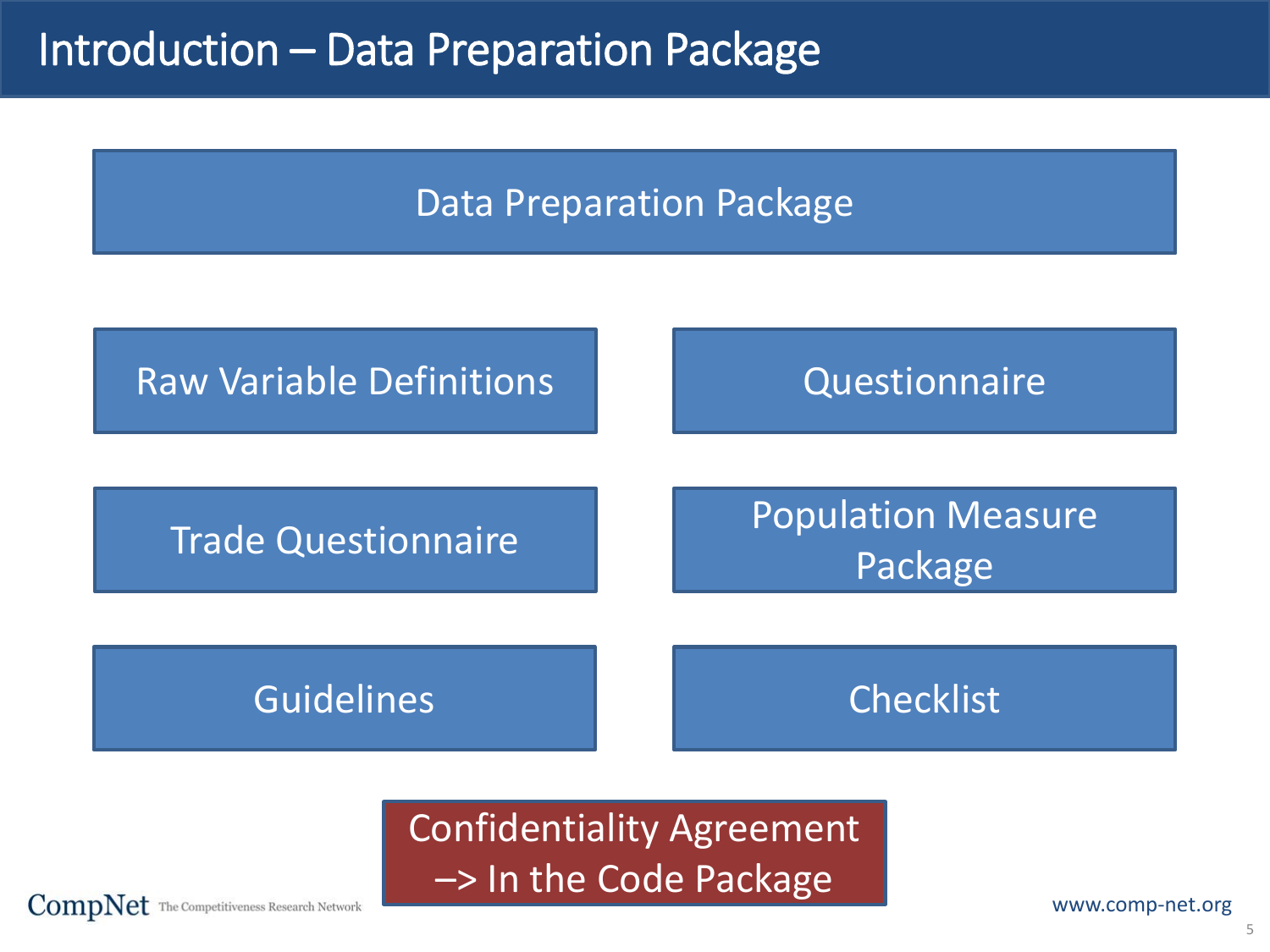### 15 out of 19 countries send us their questionnaires and comments

### Received numerous feedback and comments



**CompNet** The Competitiveness Research Network

www.comp-net.org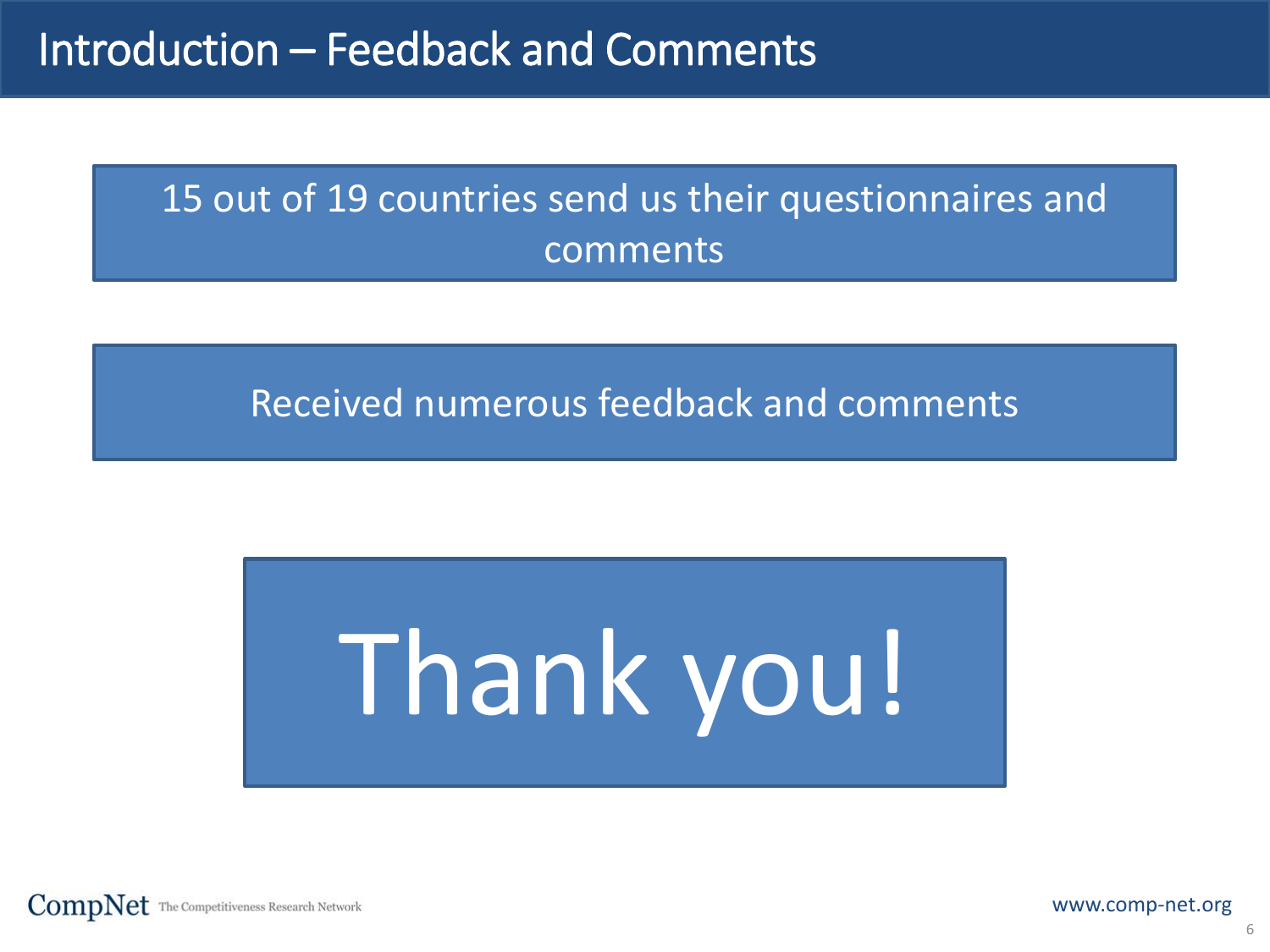# 2. Results – Data Availability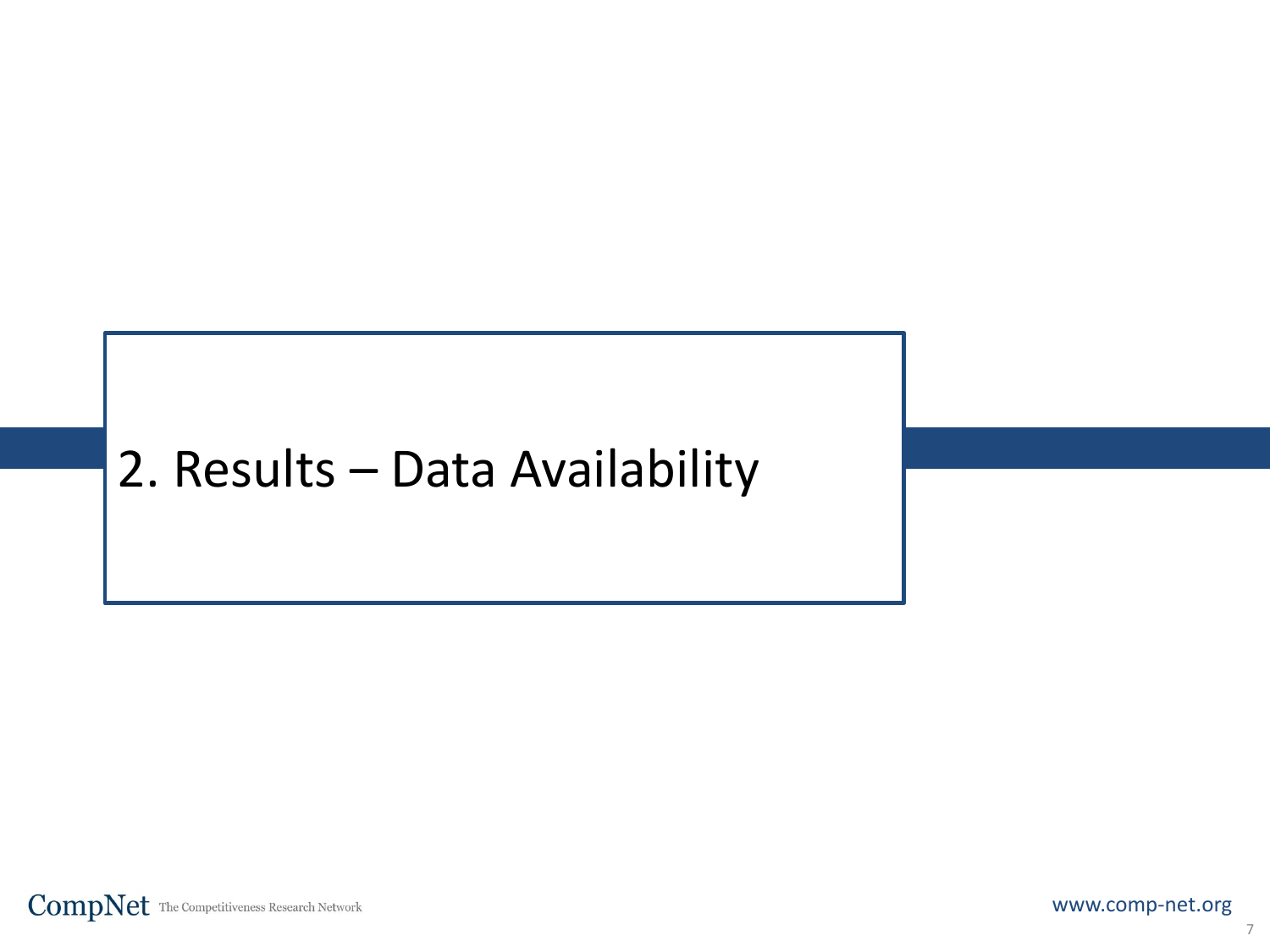### Data Availability – Country Overview



#### **Availability of Variables by Country**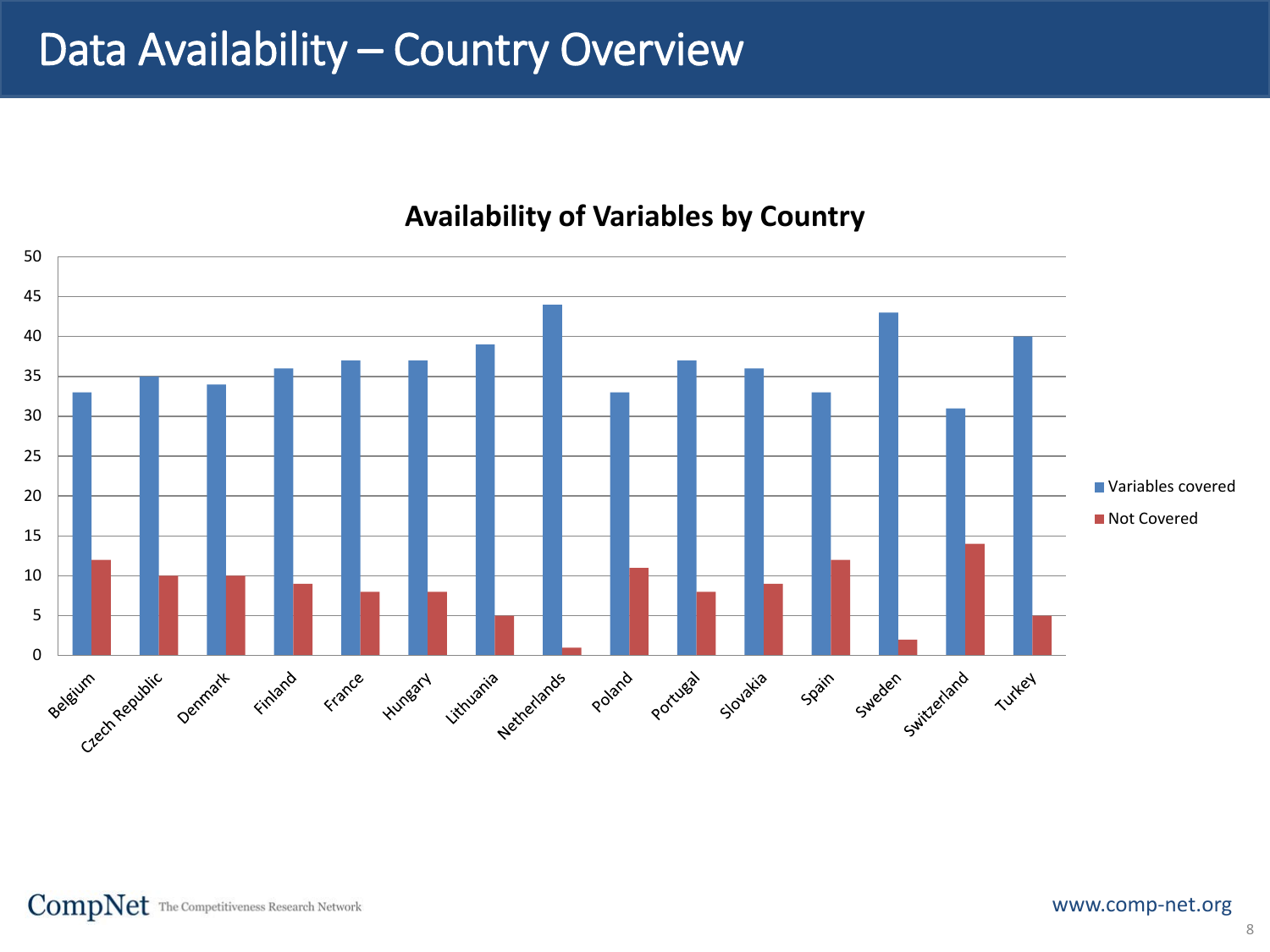- **Stock variables: mostly yearly** average versus variable at particular point in time (in some cases simplified third-<br>best)
- **Filow variables: turnover,** intermediate inputs at factor costs and basic prices (others: simplified second-best or even third-best)
- **Trade variables: factor cost** (export), basic prices (import)



#### **Applied Definitions\***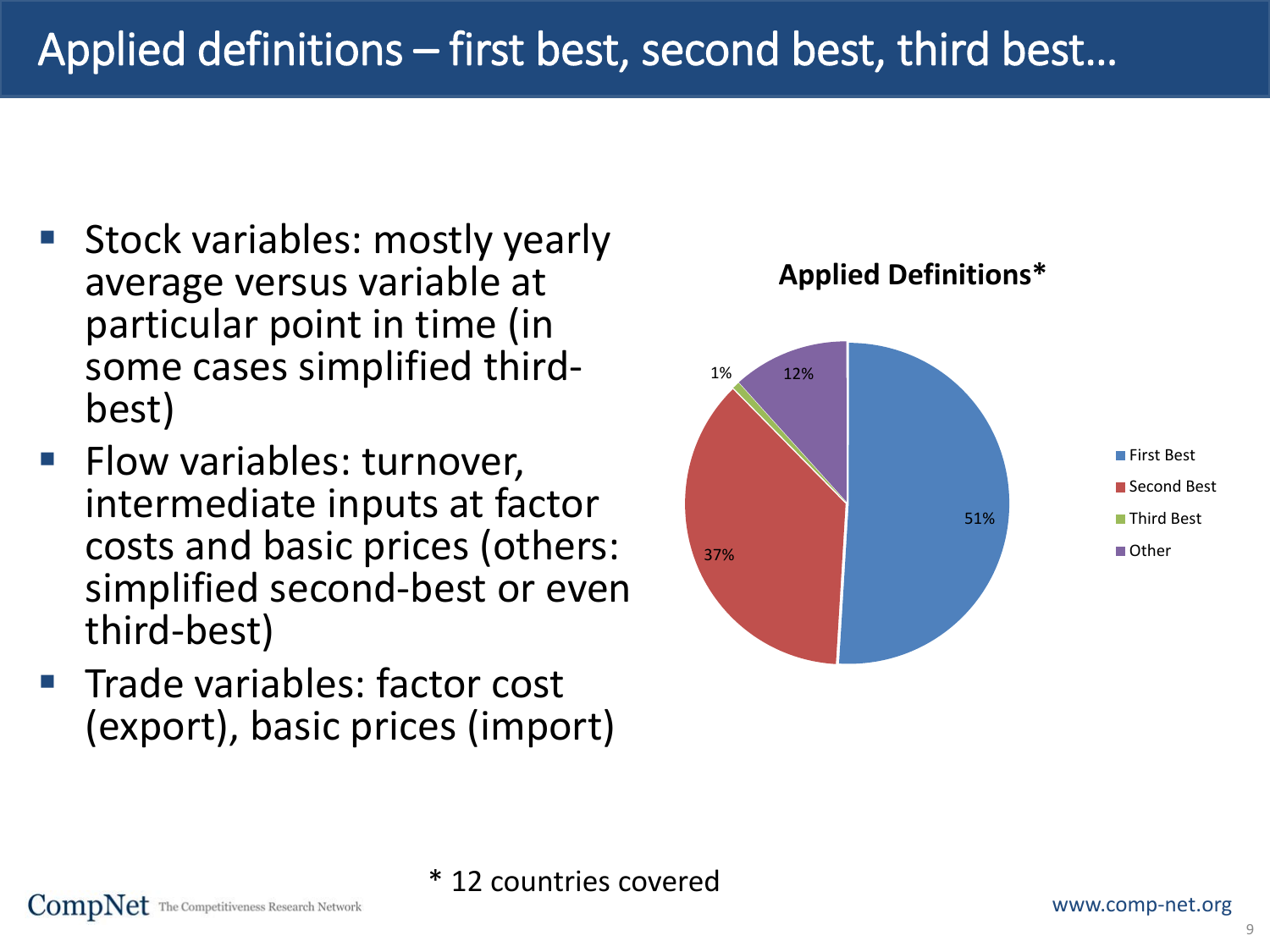### Definitions – Stock Variables

#### **Stock variables by definition**

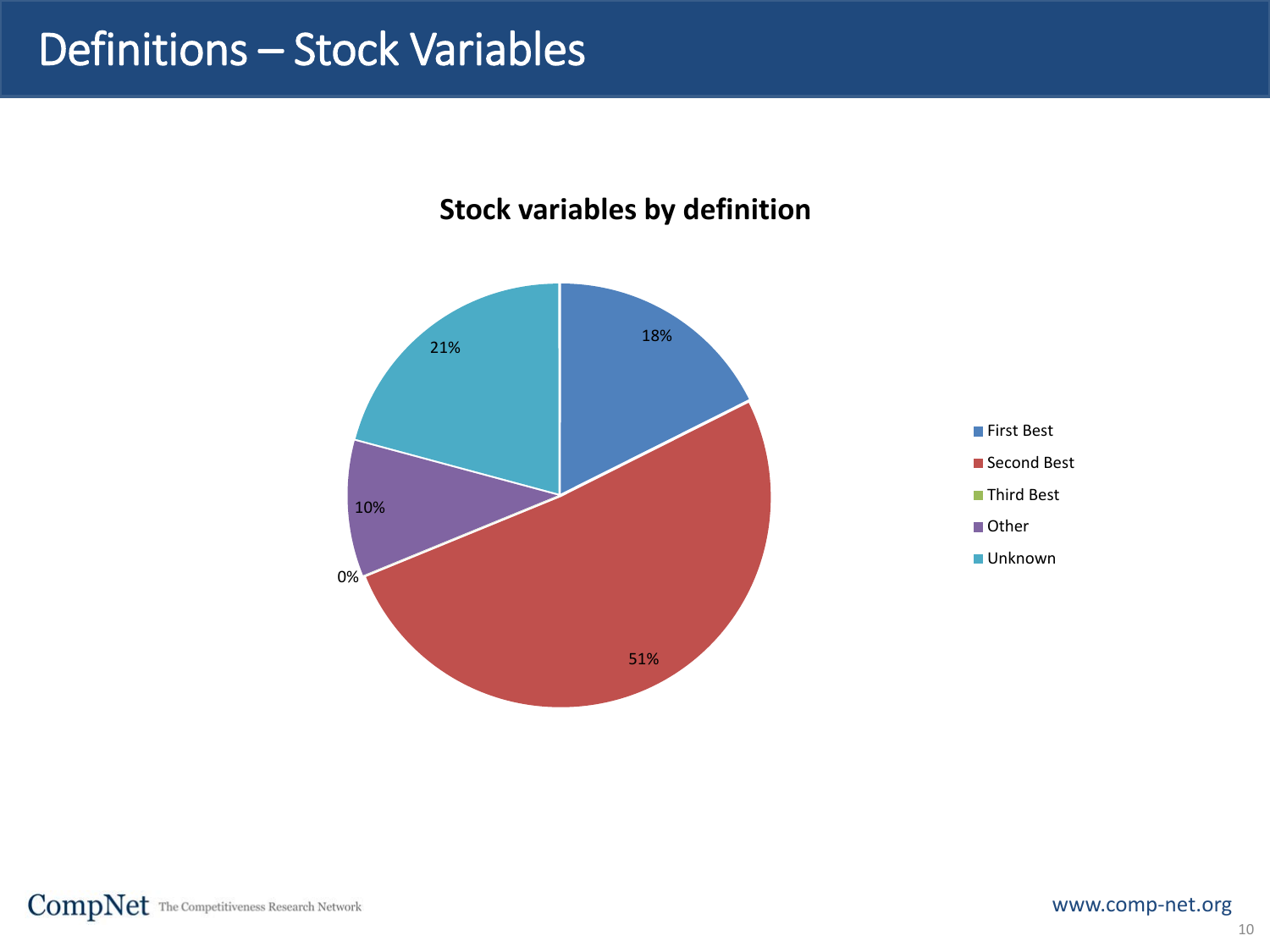## Availability of raw variables 7<sup>th</sup> vintage I

#### **Availability stock variables**

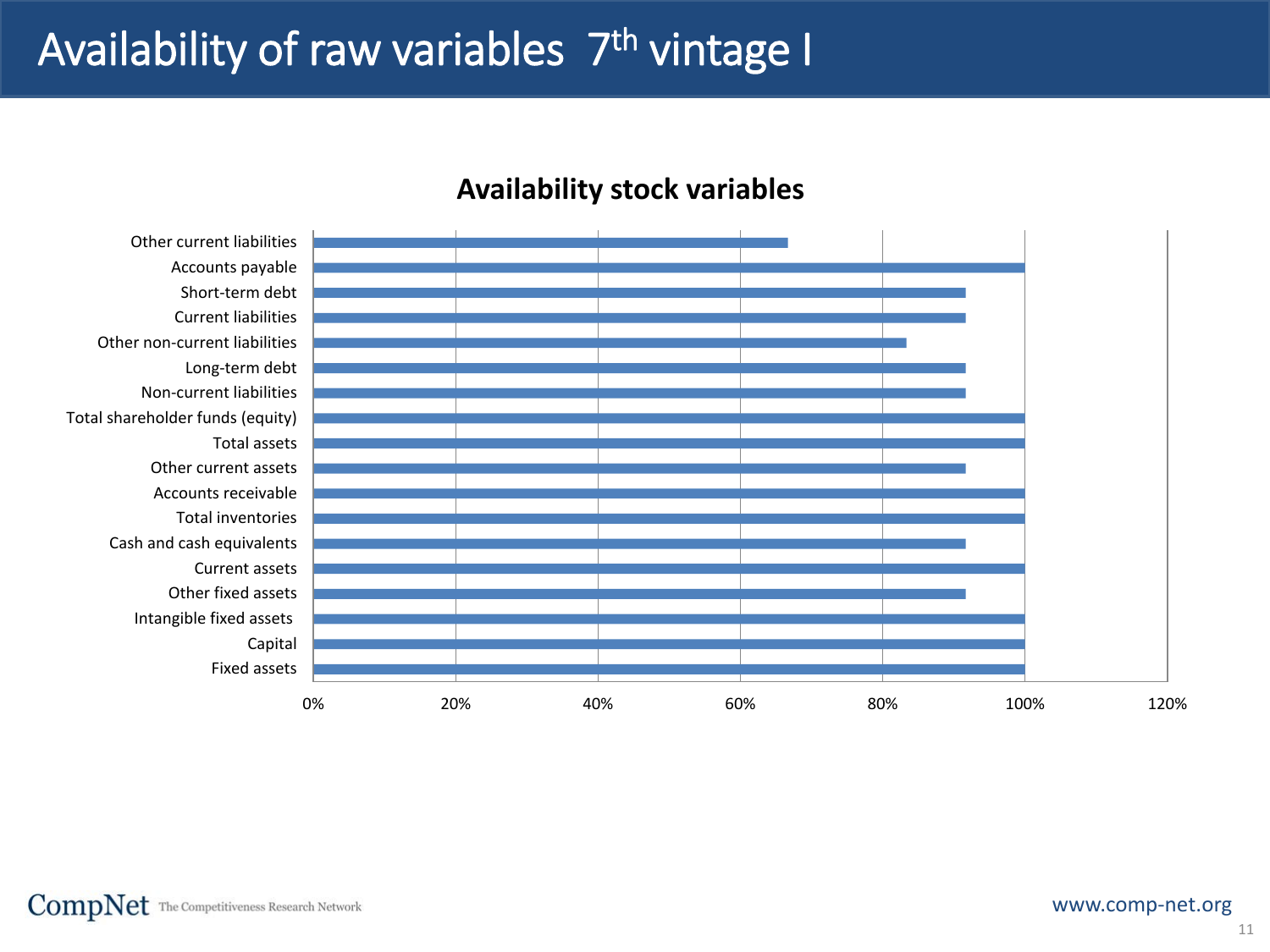# Availability of raw variables 7<sup>th</sup> vintage II

#### **Availability flow variables**

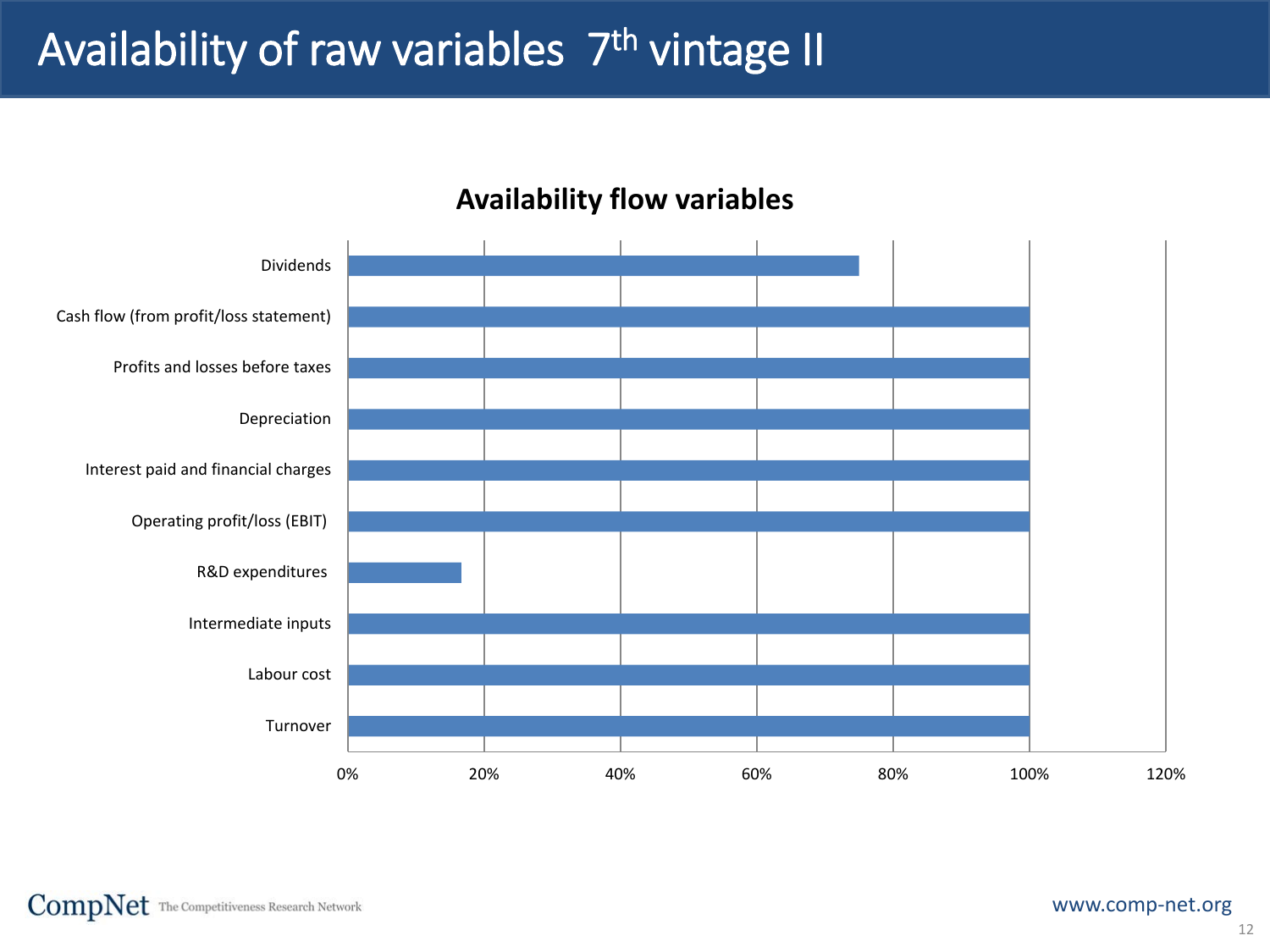# Availability of raw variables 7<sup>th</sup> vintage III



#### **Availability trade variables**

#### **Availability structural variables**

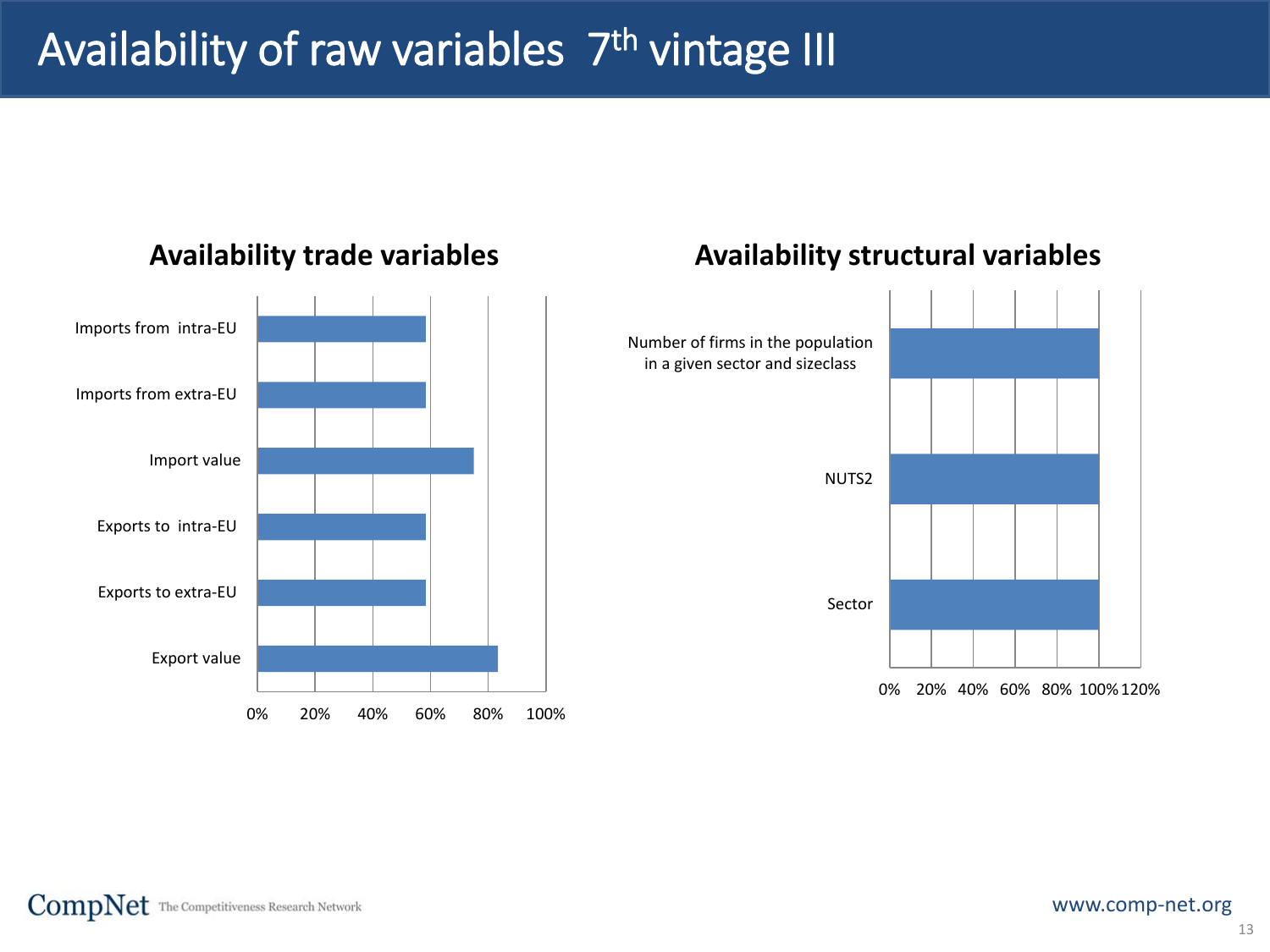### Data Availability – Trade Indicators

53% 27% 20%

#### **Source of Trade Data**



#### **Trade Data Availability - Import & Export**

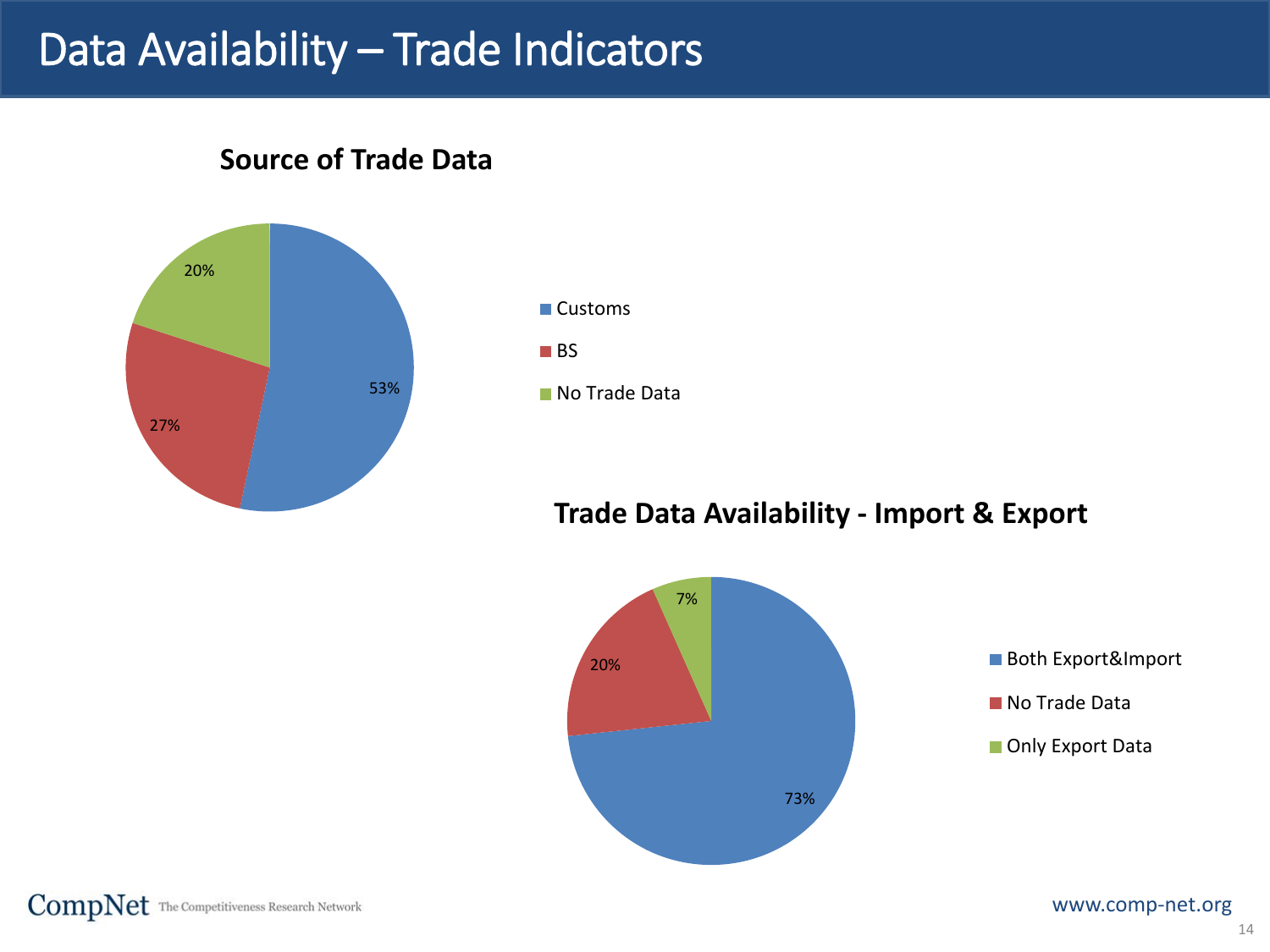# Availability of newly introduced raw variables 7<sup>th</sup> vintage



#### **New 7th Vintage Variables**

### Will be discussed in detail in the 3<sup>rd</sup> Session Tomorrow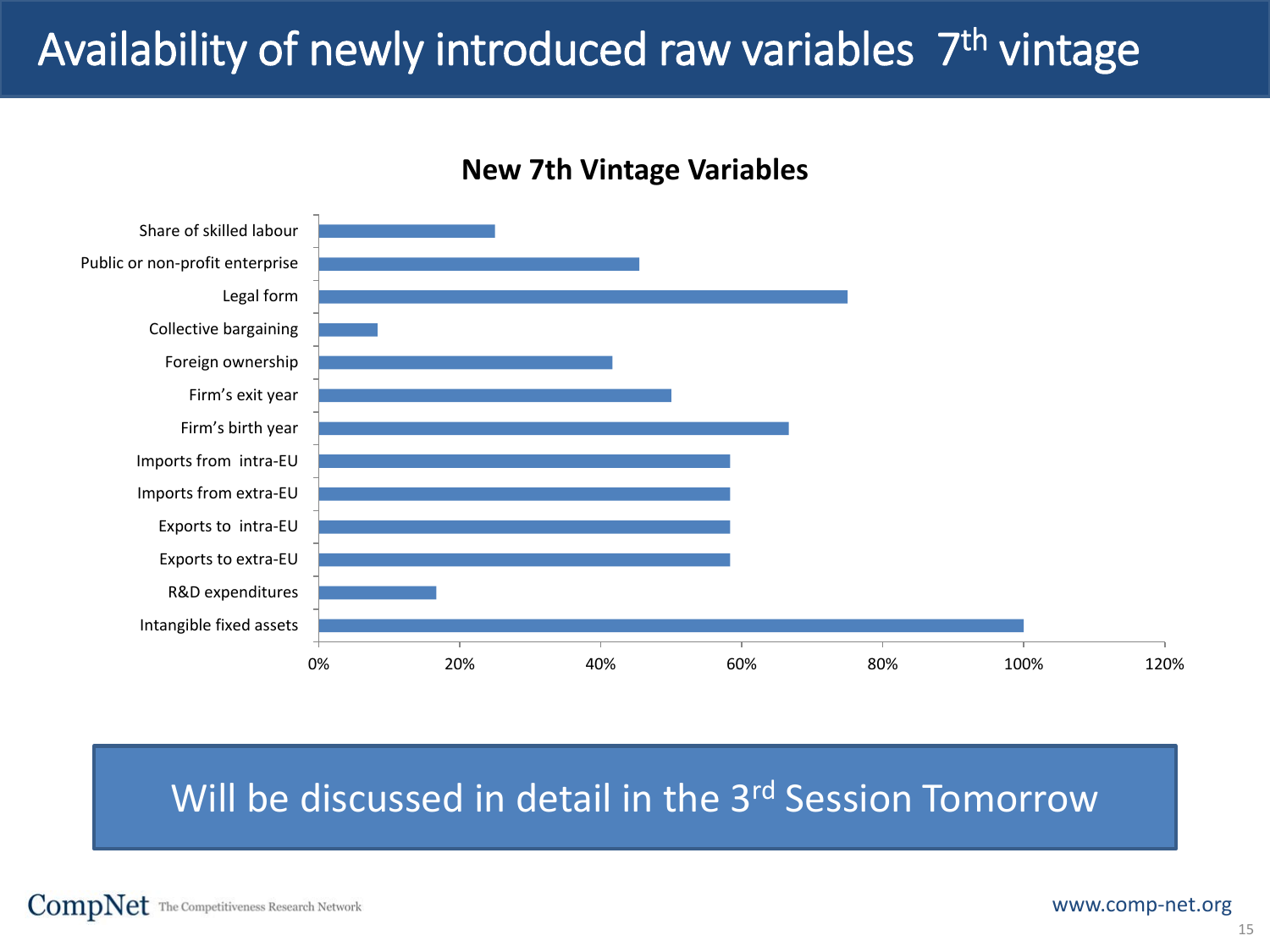# 3. Feedback and Questions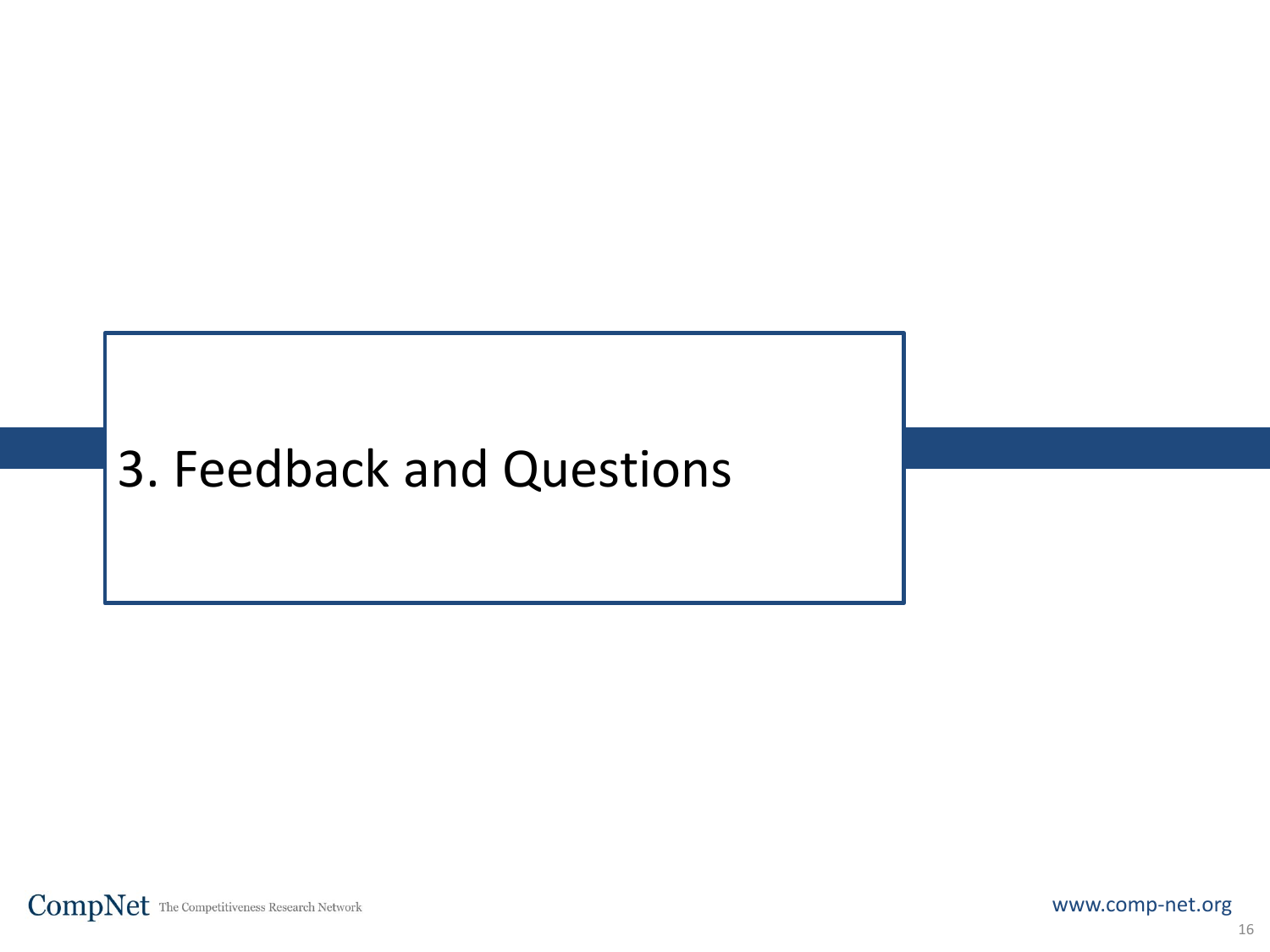

### Population Measures **Employment**

### **Trade**

 $CompNet$  The Competitiveness Research Network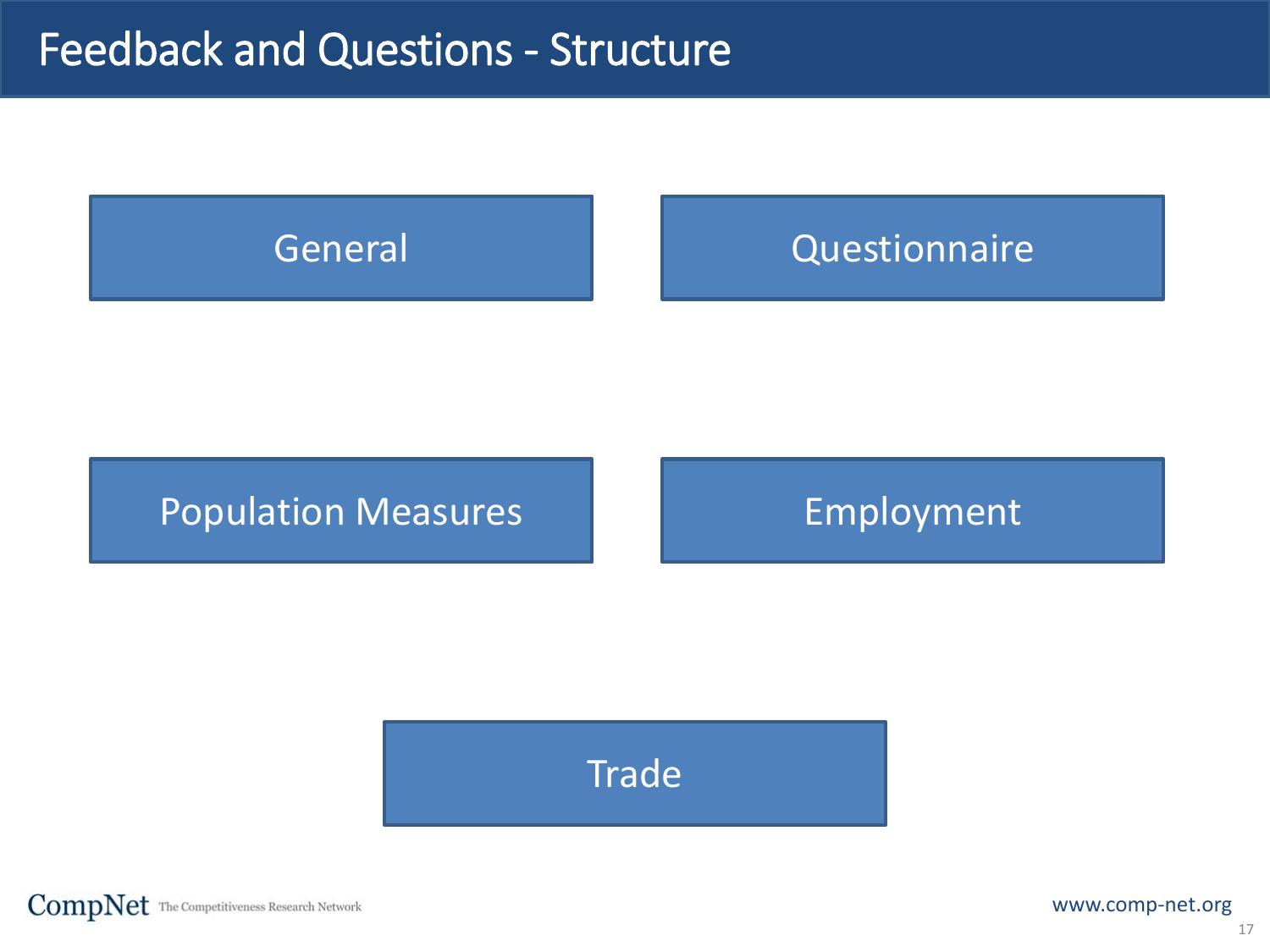- End-of-period information in many countries for balance sheet data, average values for others
- Factor cost versus basic prices versus market prices: different treatment of non-VAT taxes for retailers and producers
- Dealing with imputed raw data flagging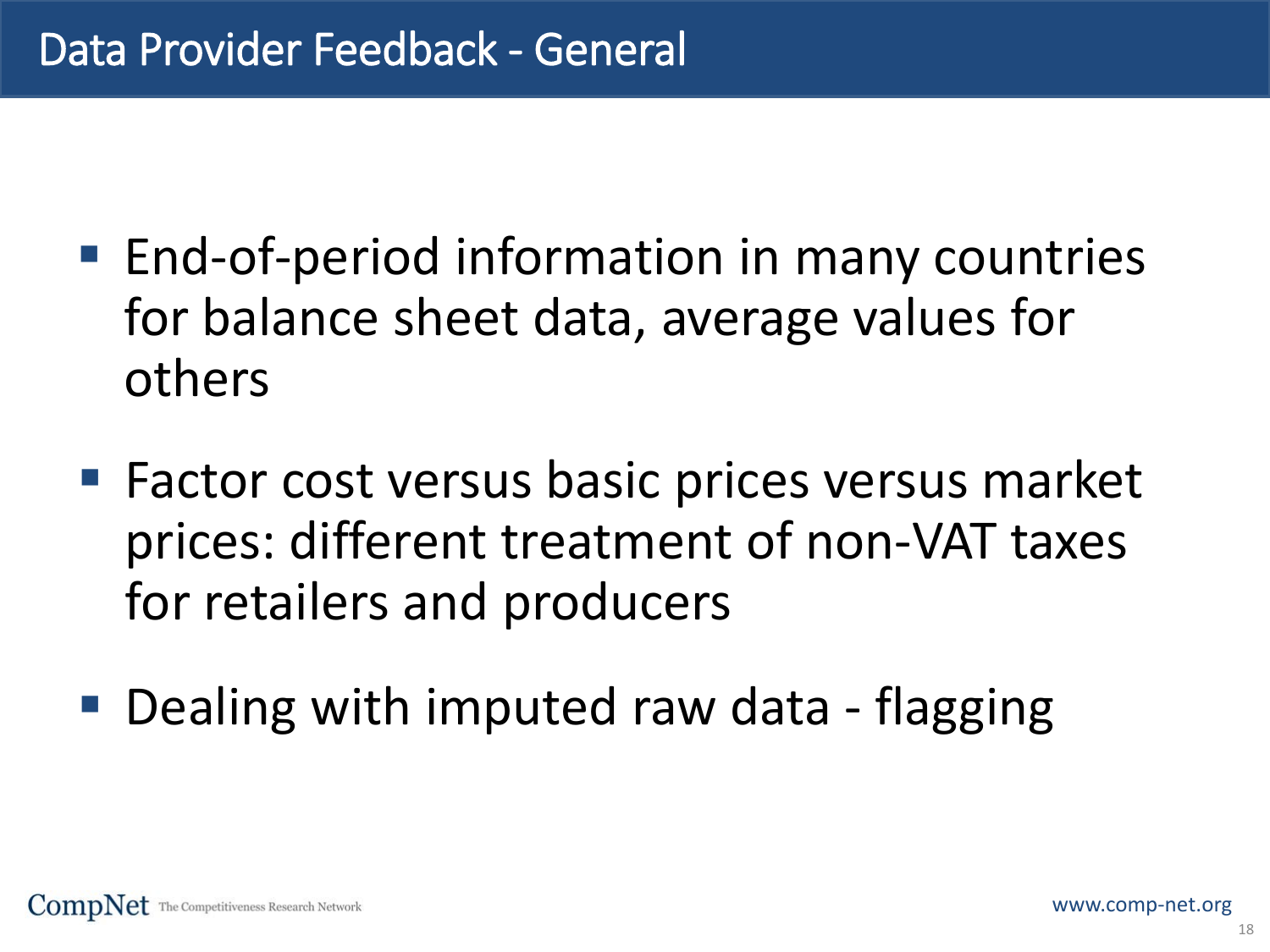- One single input database or multiple input datasets?
- Calculation of value added as turnover intermediate inputs: How to deal with goods for resale?
- Intermediate inputs: inclusion of energy costs?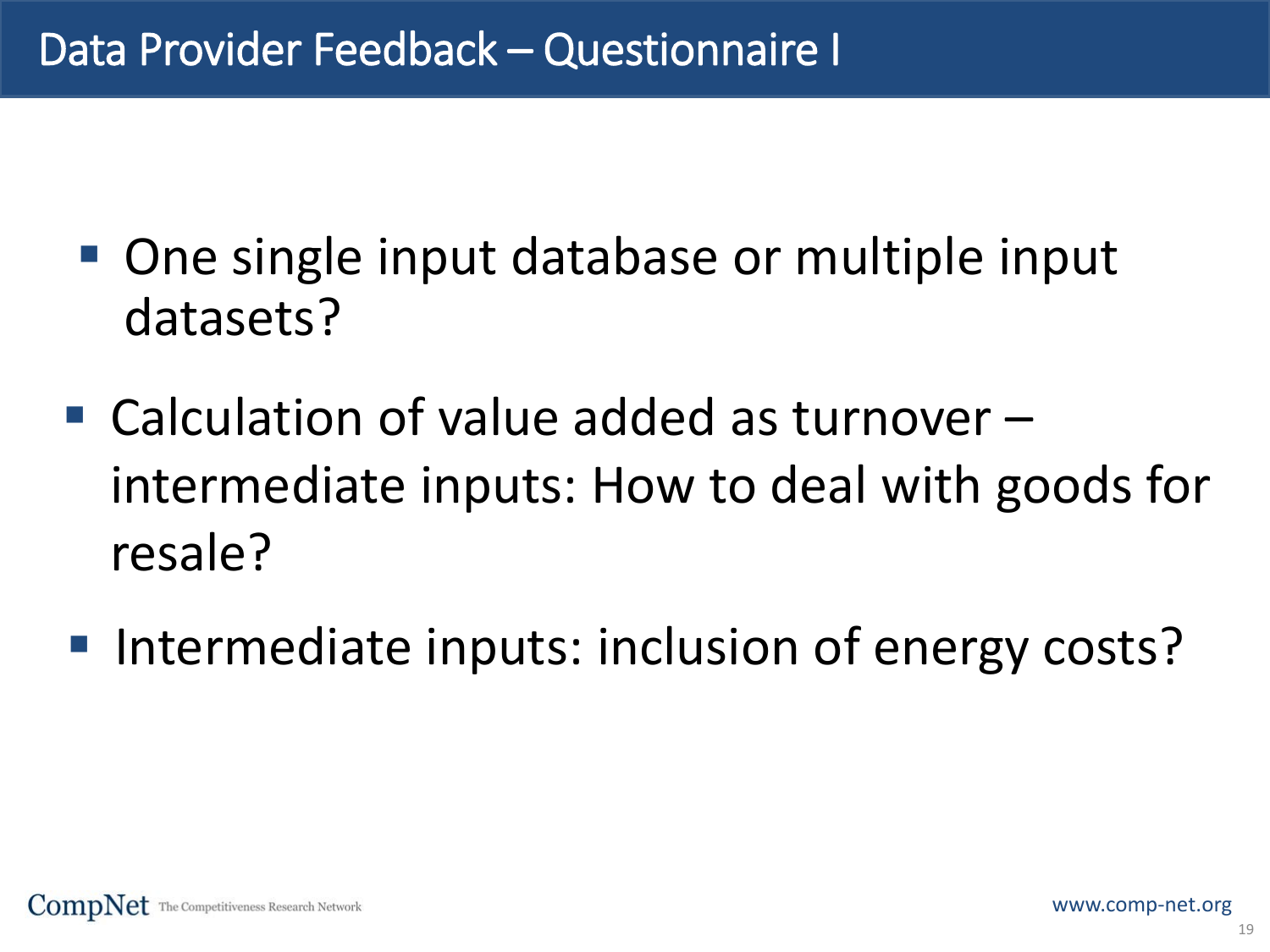- More narrow definition of "cash and cash equivalents" if certain positions are unavailable?
- How to deal with "Unpaid capital contribution": include it under total assets or ignore it?

■ "Advance payment on acquiring fixed assets" (deposits): under fixed assets or other current assets?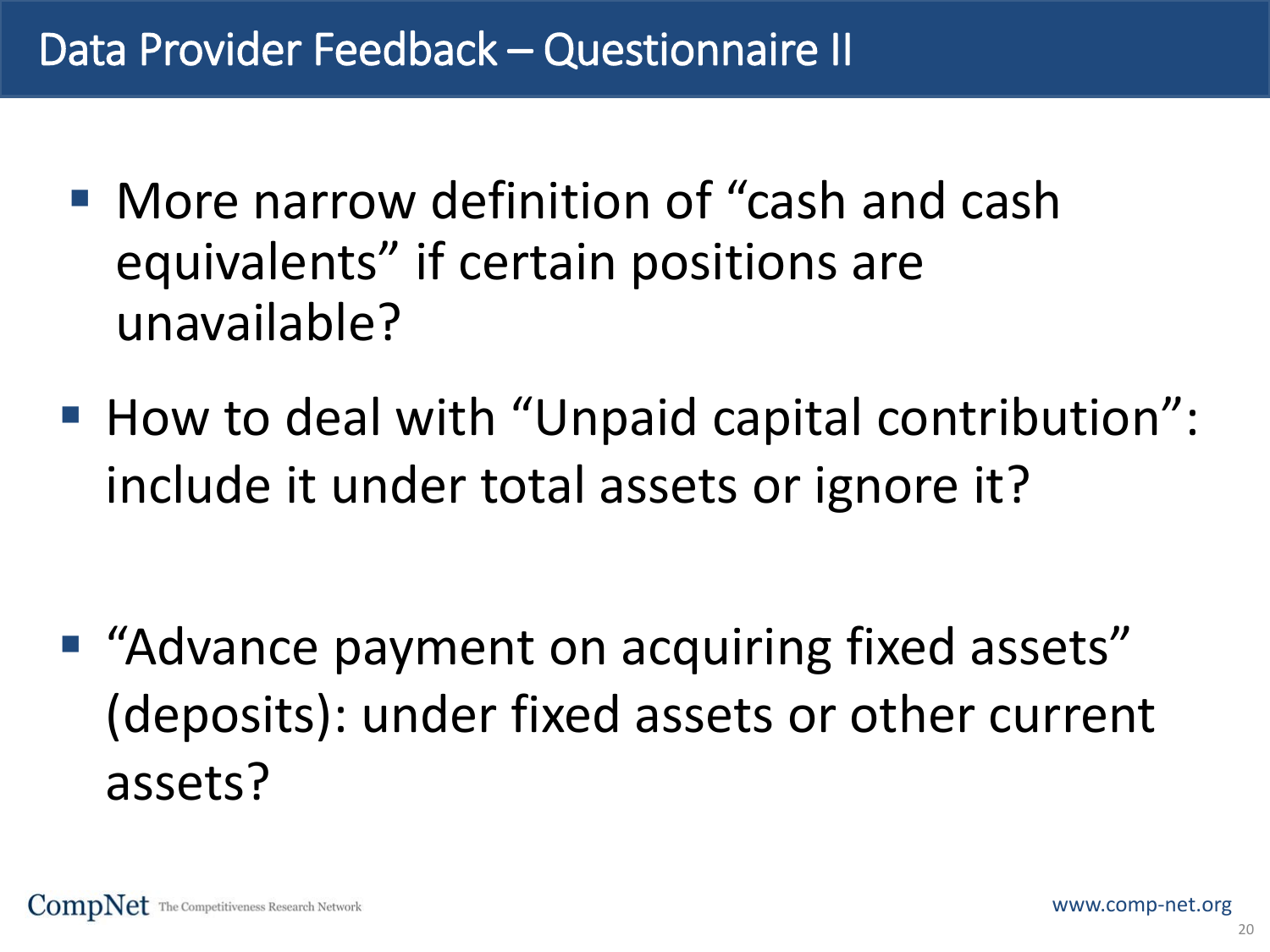- Distinction between current (short-term) and non-current (long-term) liabilities
	- Meaning of 50 "variable containing the number of firms in the population in a given NACE 2 2-digit sector and size class"
- Definition of "Foreign Ownership" according to EU regulations?
- Public + private non-profit organization ownership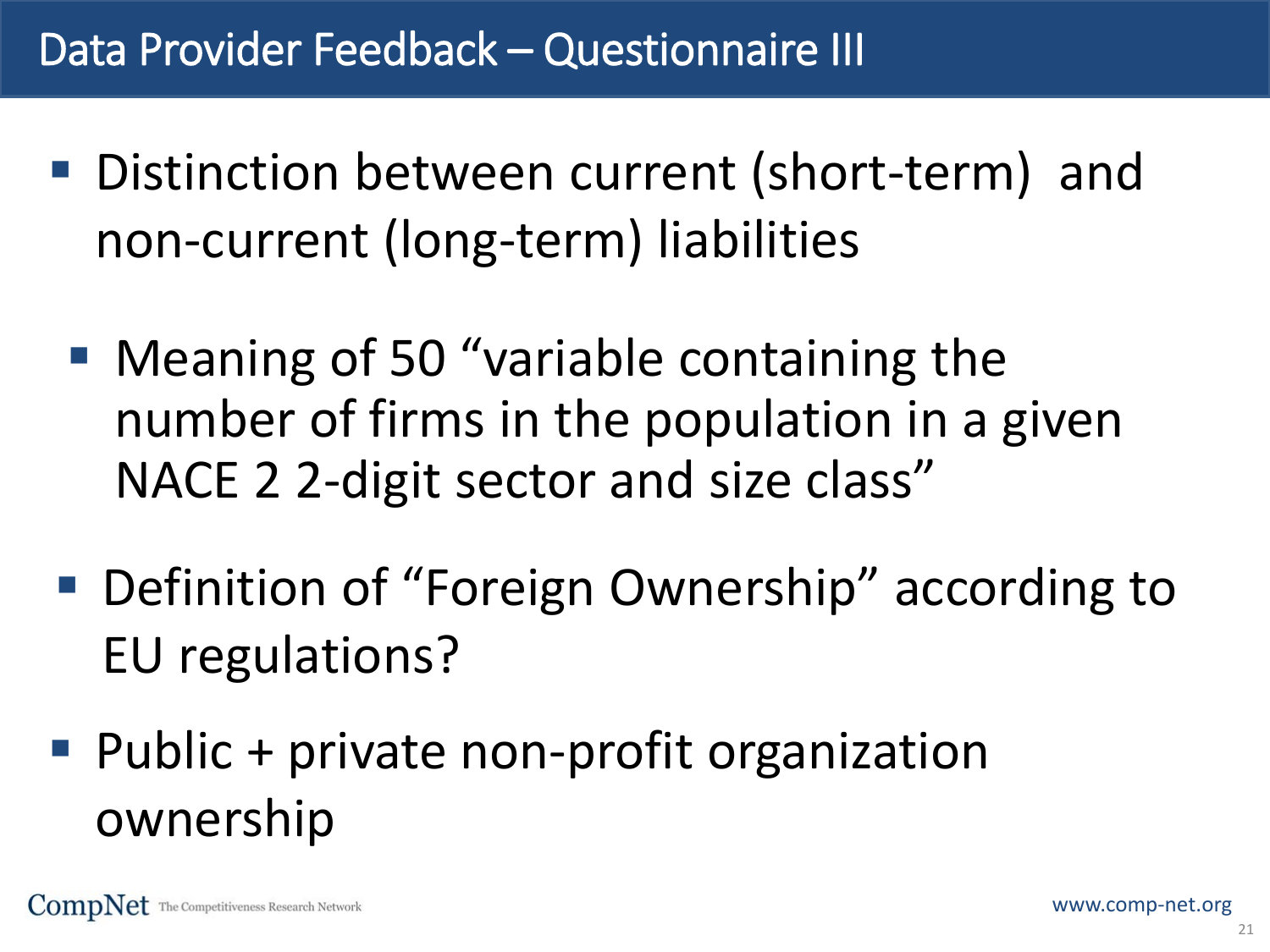- Received several Questions regarding the new weighting procedure and the supply of population measures
- **Motivation** 
	- Same definitions based on business registers  $\rightarrow$ increased comparability
	- More representative --> new distributions based 2-digit industry level and size class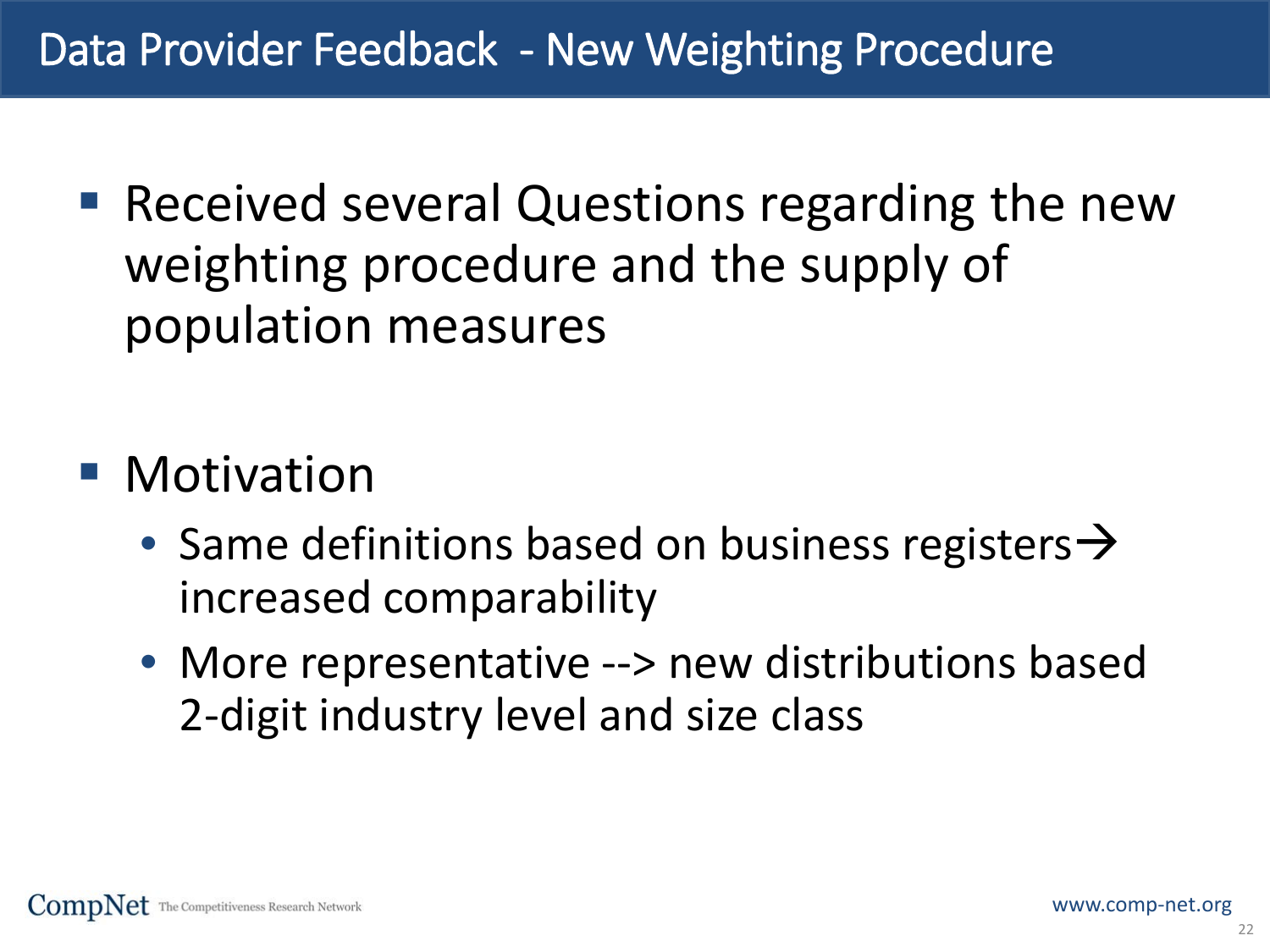- Access to business registers
- Concerns regarding quality of business registers  $\rightarrow$  Settle for structural business statistics
- Available period
- **Target population**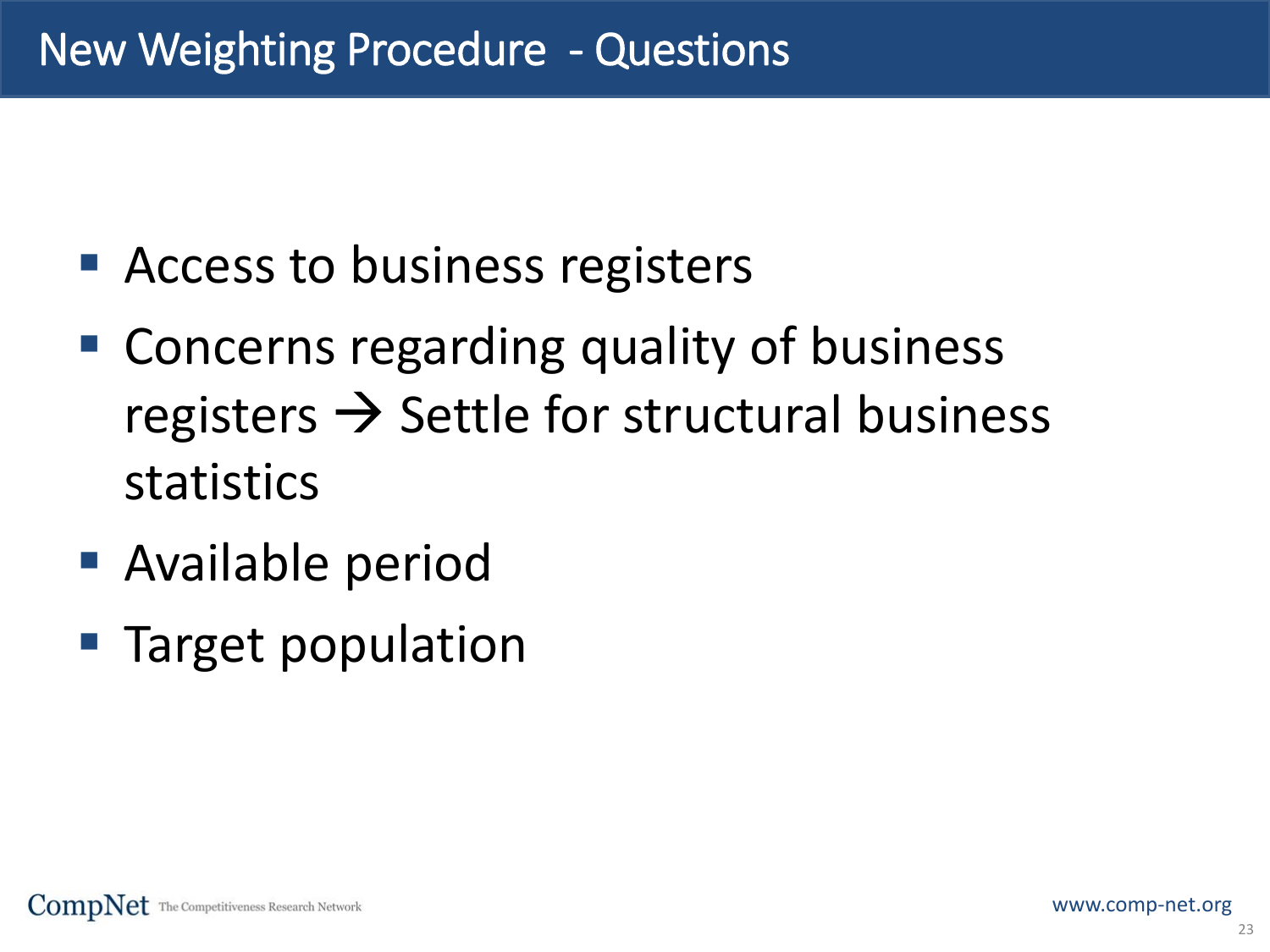■ Availability of thresholds

**Example 1** Limited time period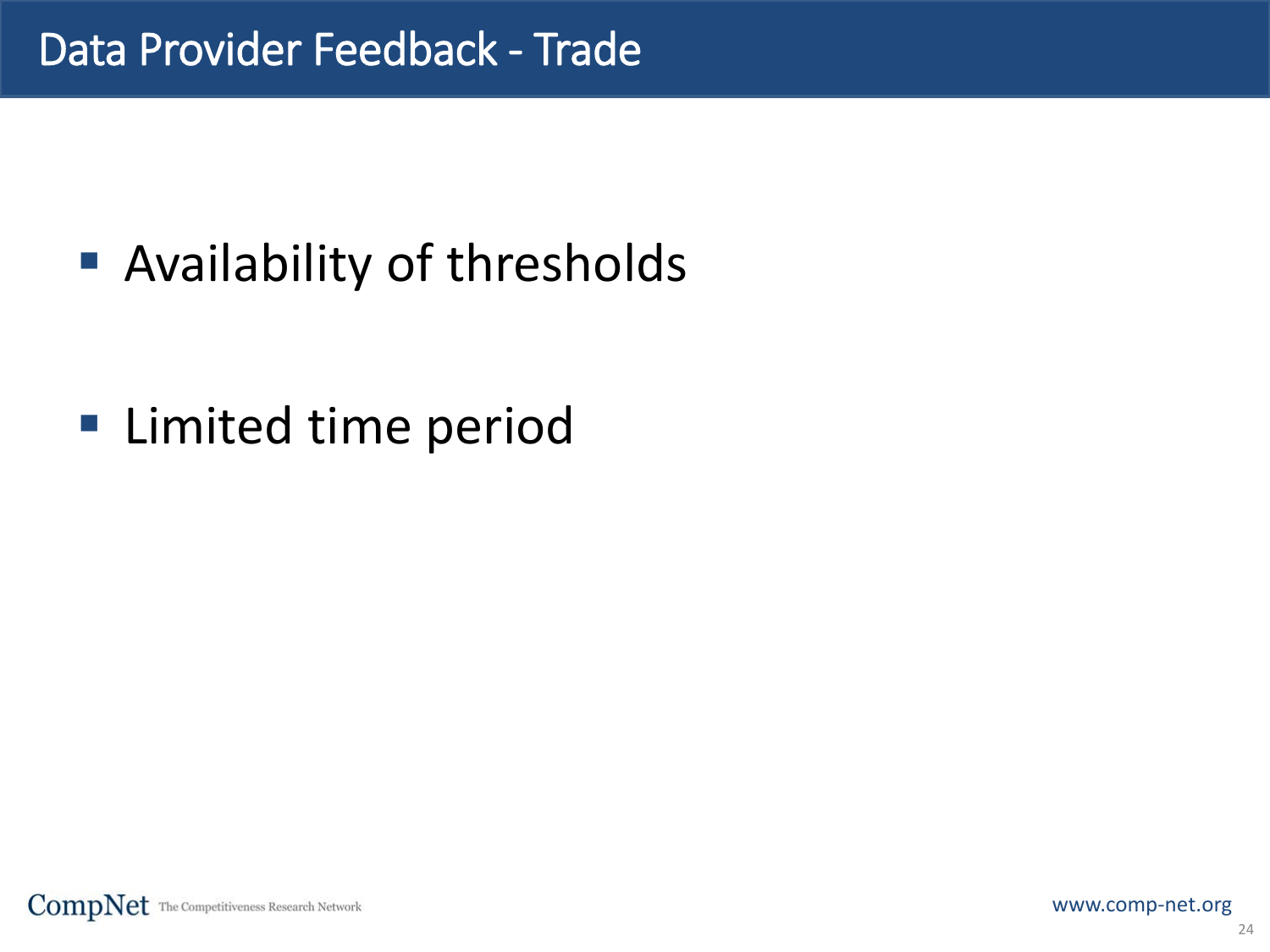# ■ FTE VS Headcount

- What to do if headcount is not available?
- Imputing headcount data with FTE values?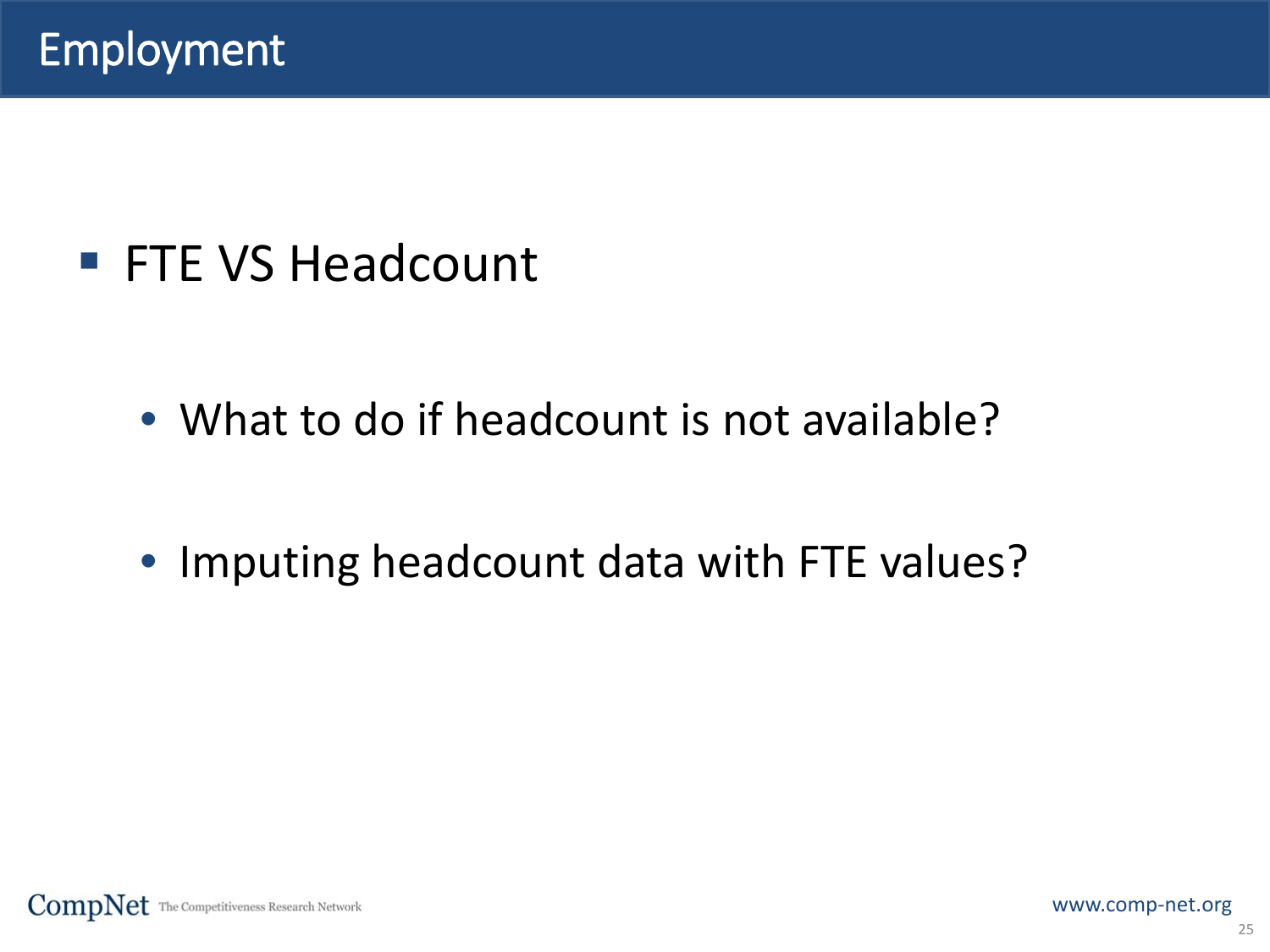# Discussion - Newly introduced raw variables 7<sup>th</sup> vintage



#### **New 7th Vintage Variables**

 $CompNet$  The Competitiveness Research Network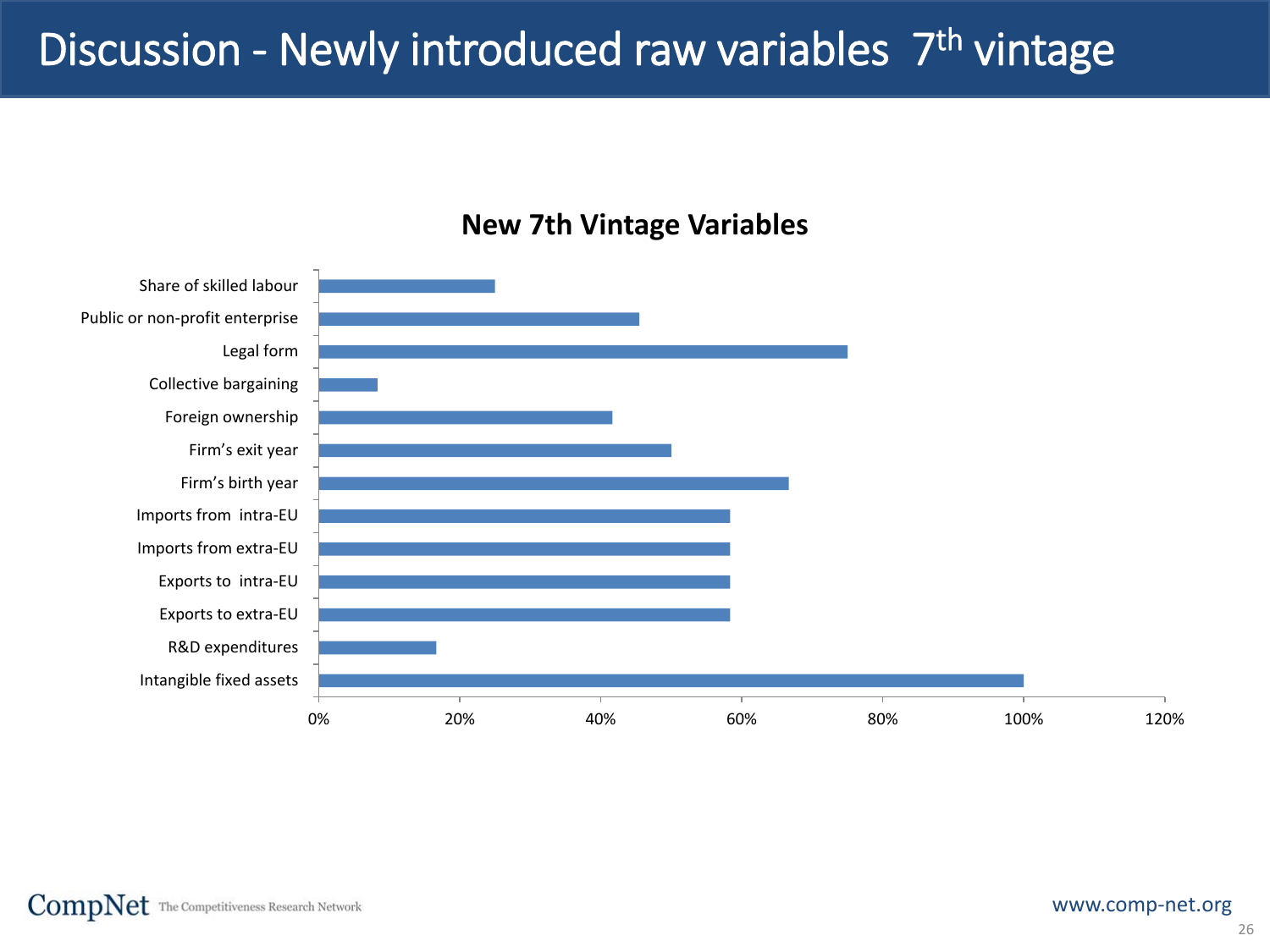# 4. Concluding Remarks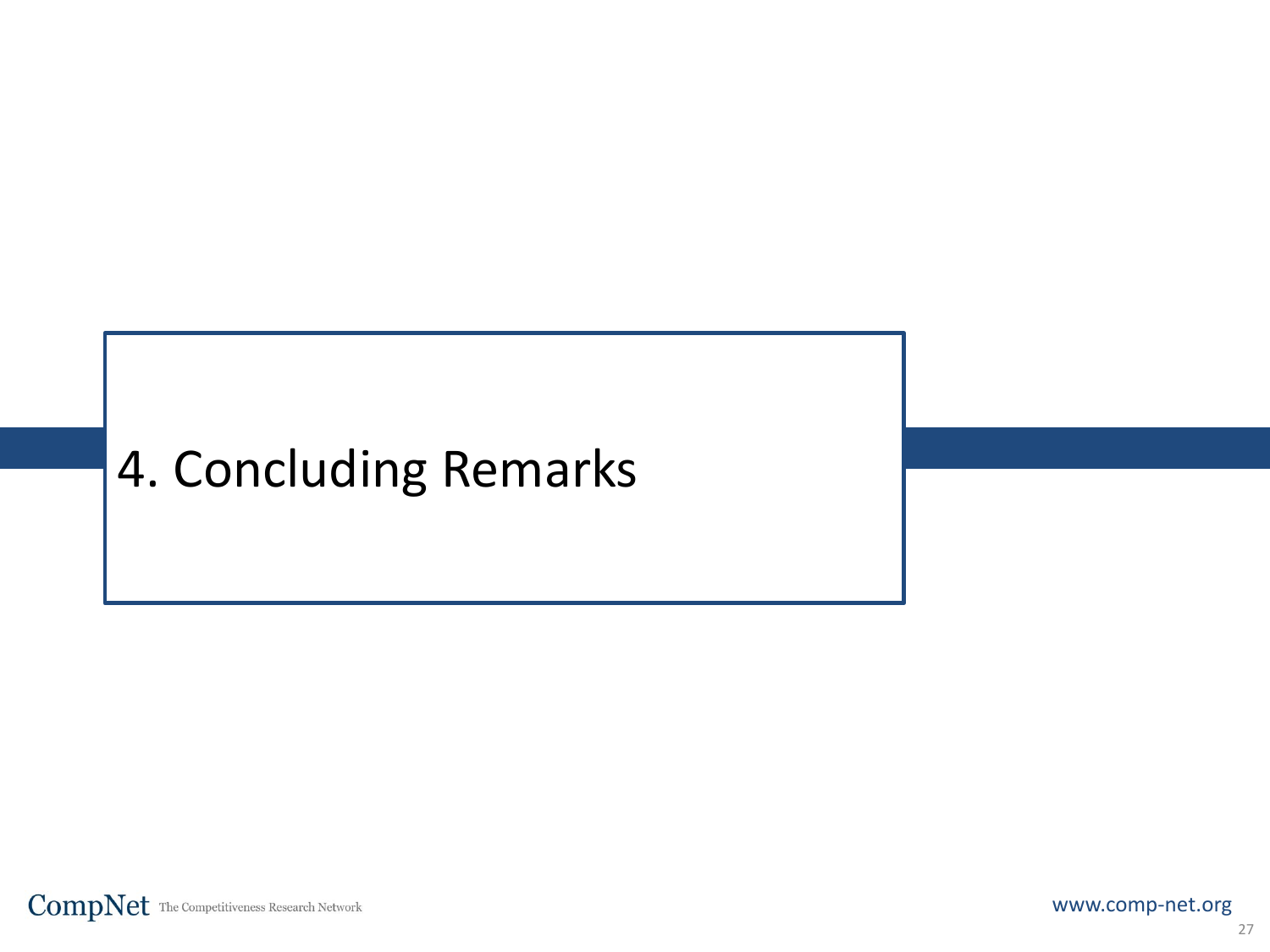# Concluding Remarks

- Significant improvements in terms of
	- Applied homogeneous definitions
	- Data coverage
	- Availability of information about data characteristics

- Next session tomorrow: **Potential Extensions**
	- Start: 9:15 (after Coffee)